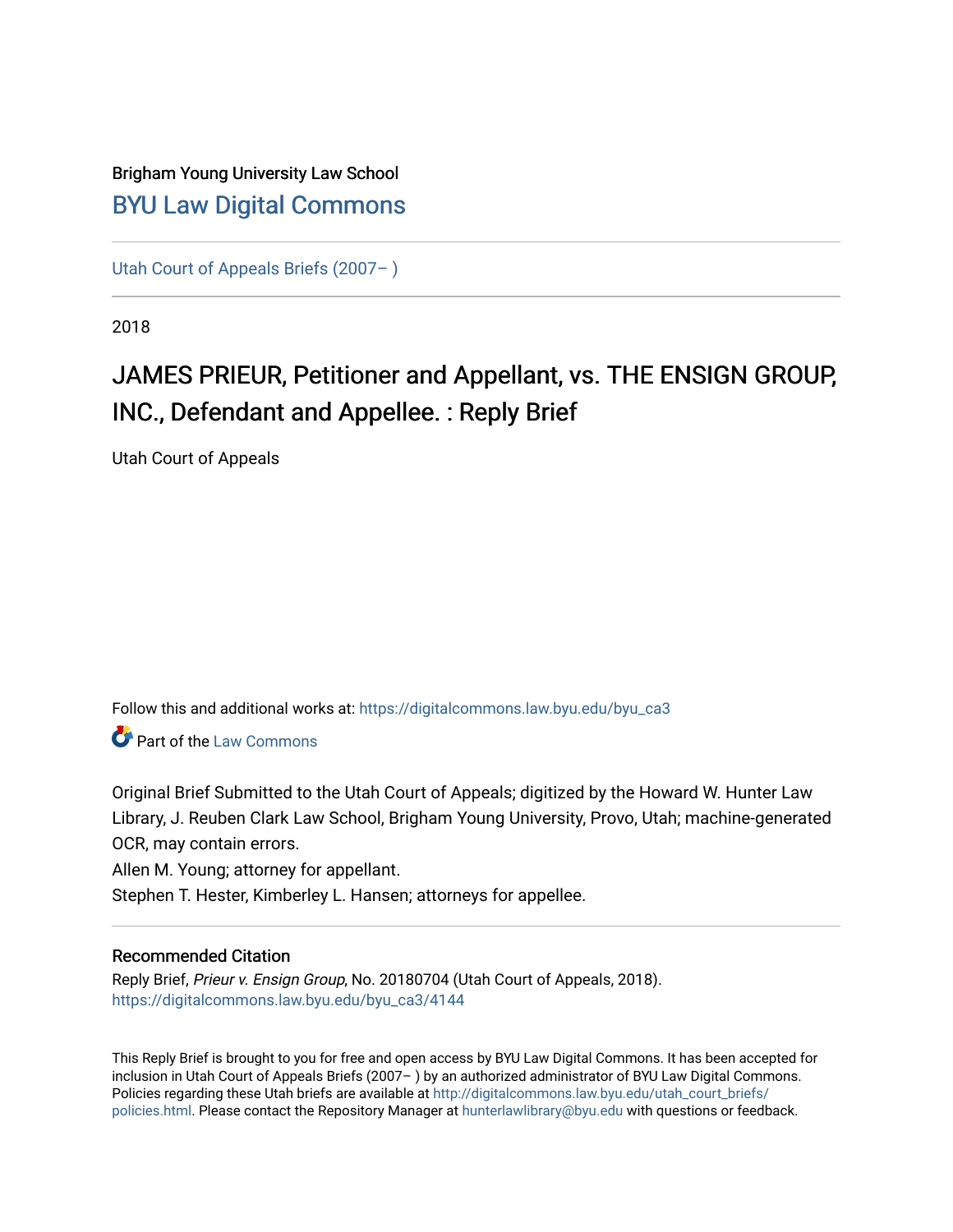## IN THE UTAH COURT OF APPEALS

#### STATE OF UTAH

---0000000---

| <b>JAMES PRIEUR,</b>      |            |             |
|---------------------------|------------|-------------|
|                           |            |             |
| Petitioner and Appellant, |            |             |
|                           | Appeal No. | 20180704-CA |
| VS.                       |            |             |
|                           |            |             |
| THE ENSIGN GROUP, INC.,   |            |             |
|                           |            |             |
| Defendant and Appellee.   |            |             |
|                           |            |             |

## APPEAL FROM A JUDGMENT OF THE FOURTH DISTRICT COURT OF UTAH COUNTY, UTAH, HON. JAMES BRADY

## APPELLANT'S REPLY BRIEF

ALLEN M. YOUNG (16203) Attorney for Appellant 331 S. Rio Grande St., Ste 207 Salt Lake City, Utah 84101 Telephone: (801) 669-6519

Stephen T. Hester Kimberley L. Hansen COHNE KINGHORN Attorneys for Appellee 111 East Broadway, 11th Floor Salt Lake City, Utah 84111 Telephone: (801) 363-4300 **UTAH APPELLATE COURTS** 

*I*   $\frac{1}{2}$ 

I

**FILED** 

**MAR 2 0 2019**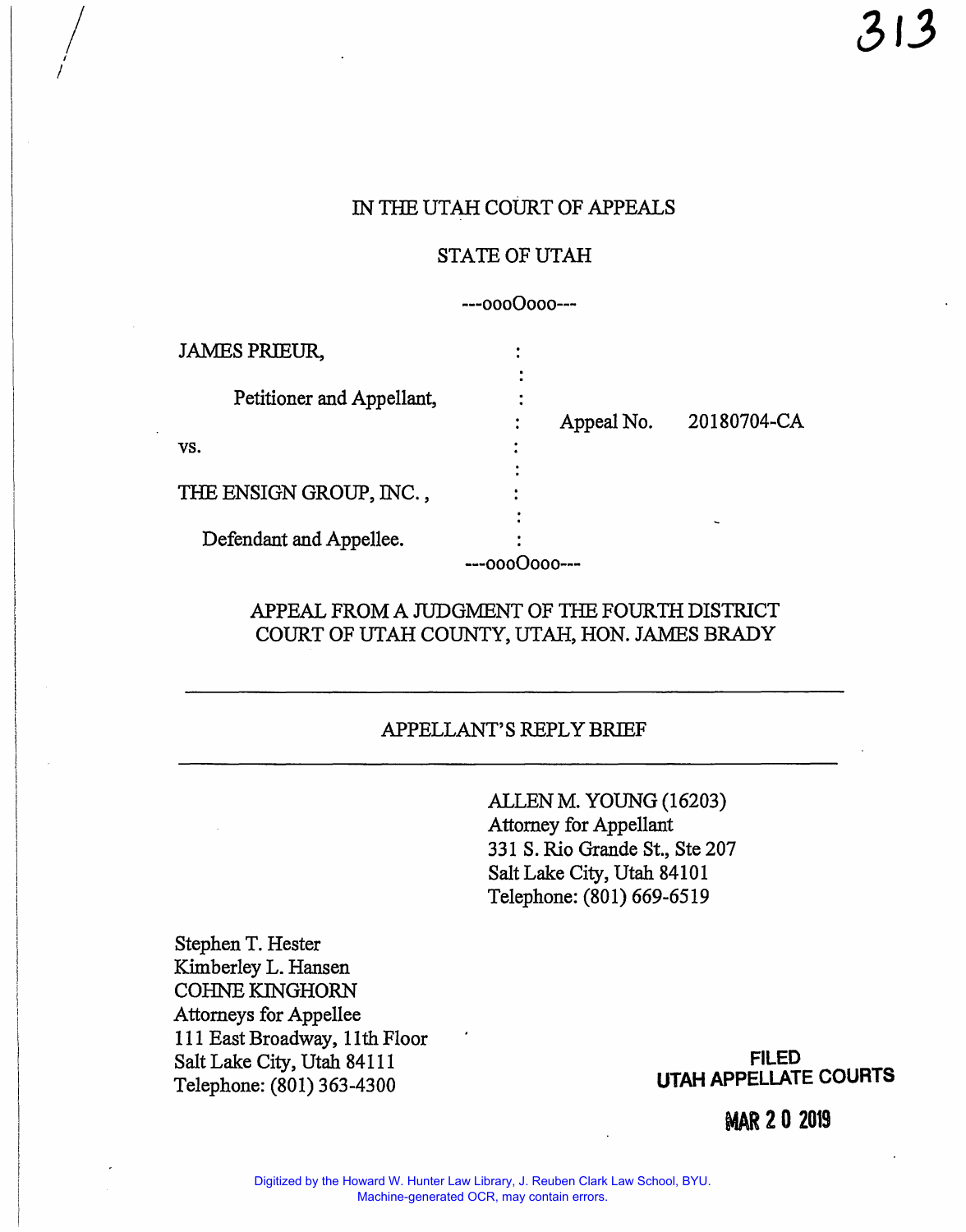| POINT 1--THE COURT'S DECISION TO REFUSE TO RATIFY THE PARTIES<br>STIPULATED-TO AGREEMENT WAS NOT |  |  |
|--------------------------------------------------------------------------------------------------|--|--|
| POINT 2--APPELLANT PROPERLY PRESERVED ARGUMENTS AS TO                                            |  |  |
|                                                                                                  |  |  |
|                                                                                                  |  |  |
|                                                                                                  |  |  |

 $\overline{\phantom{a}}$ 

 $\int$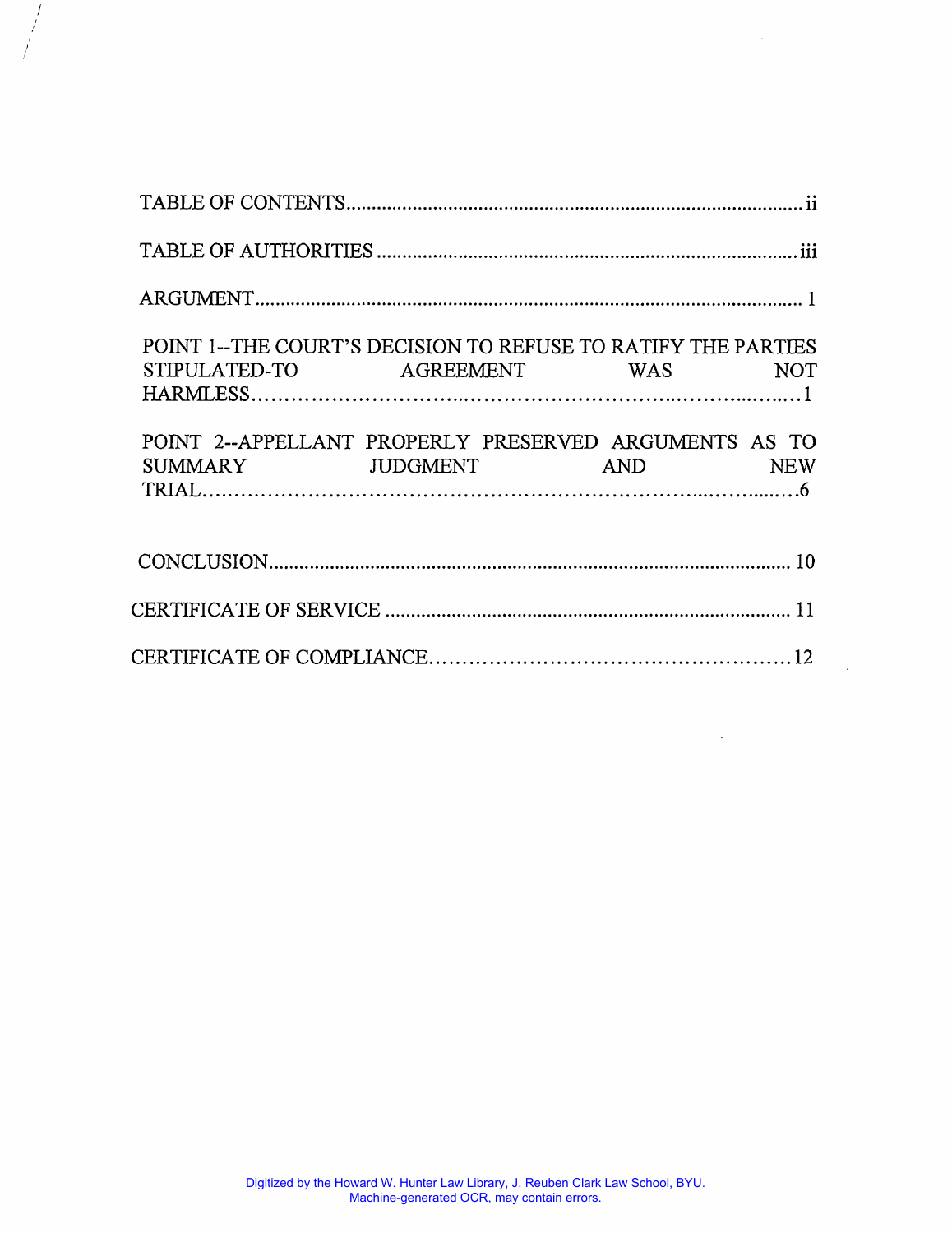## TABLE OF AUTHORITIES CITED CASE AUTHORITY

I  $\bigg\}$ 

| DLB Collection Tr. by Helgesen & Waterfall v. Harris, 893 P.2d 593, 595 (Utah |
|-------------------------------------------------------------------------------|
| First of Denver Mortg. Inv'rs v. C. N. Zundel & Assocs., 600 P.2d 521         |
| Townhomes at Pointe Meadows Owners Ass'n v. Pointe Meadows Townhomes,         |

*Yeargin, Inc. v. Auditing Div. of Utah State Tax Comm'n,* 2001 UT 11. .............. 6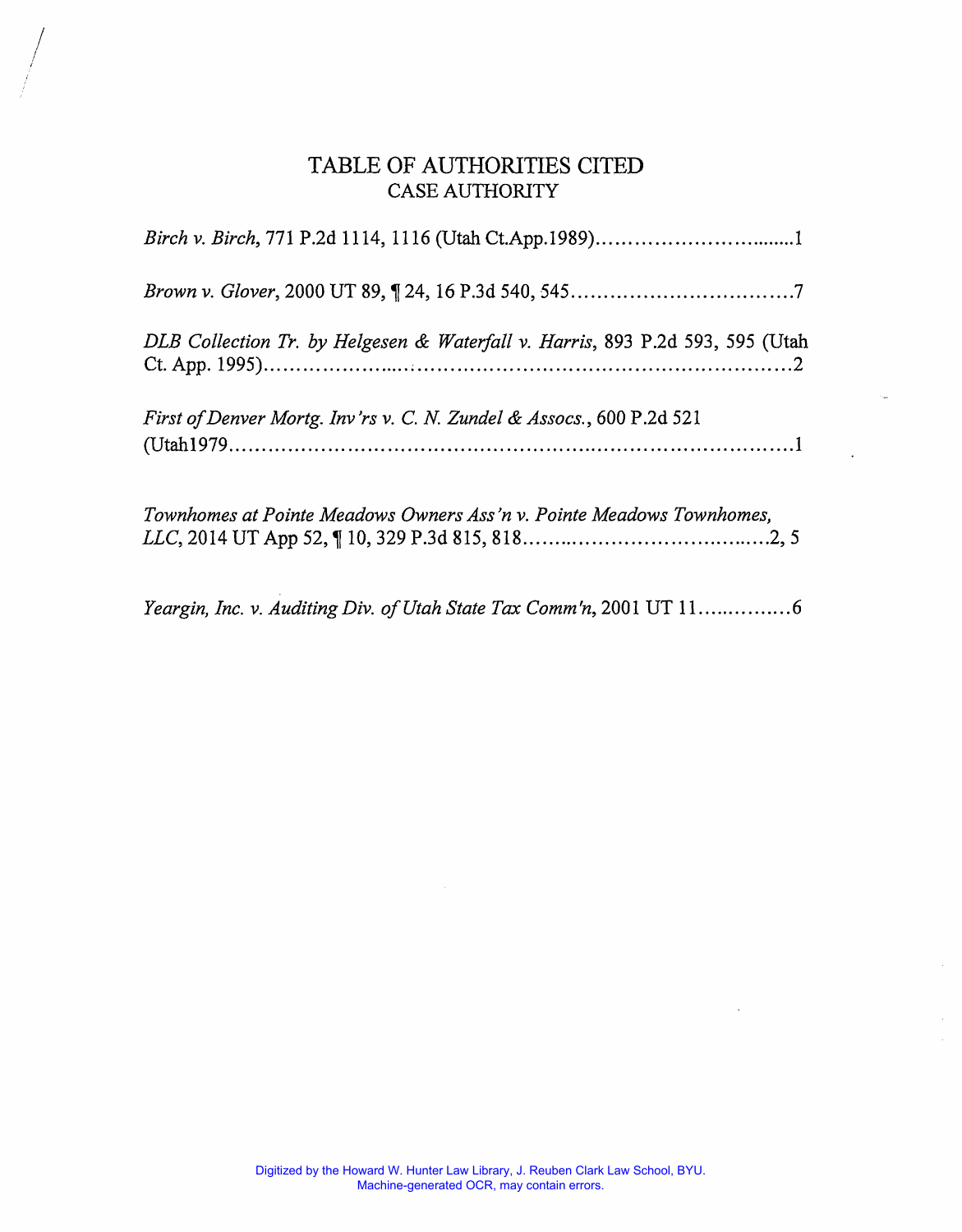## RULES CITED

۰,۰

 $\Bigg/$ 

*/* 

 $\cdot$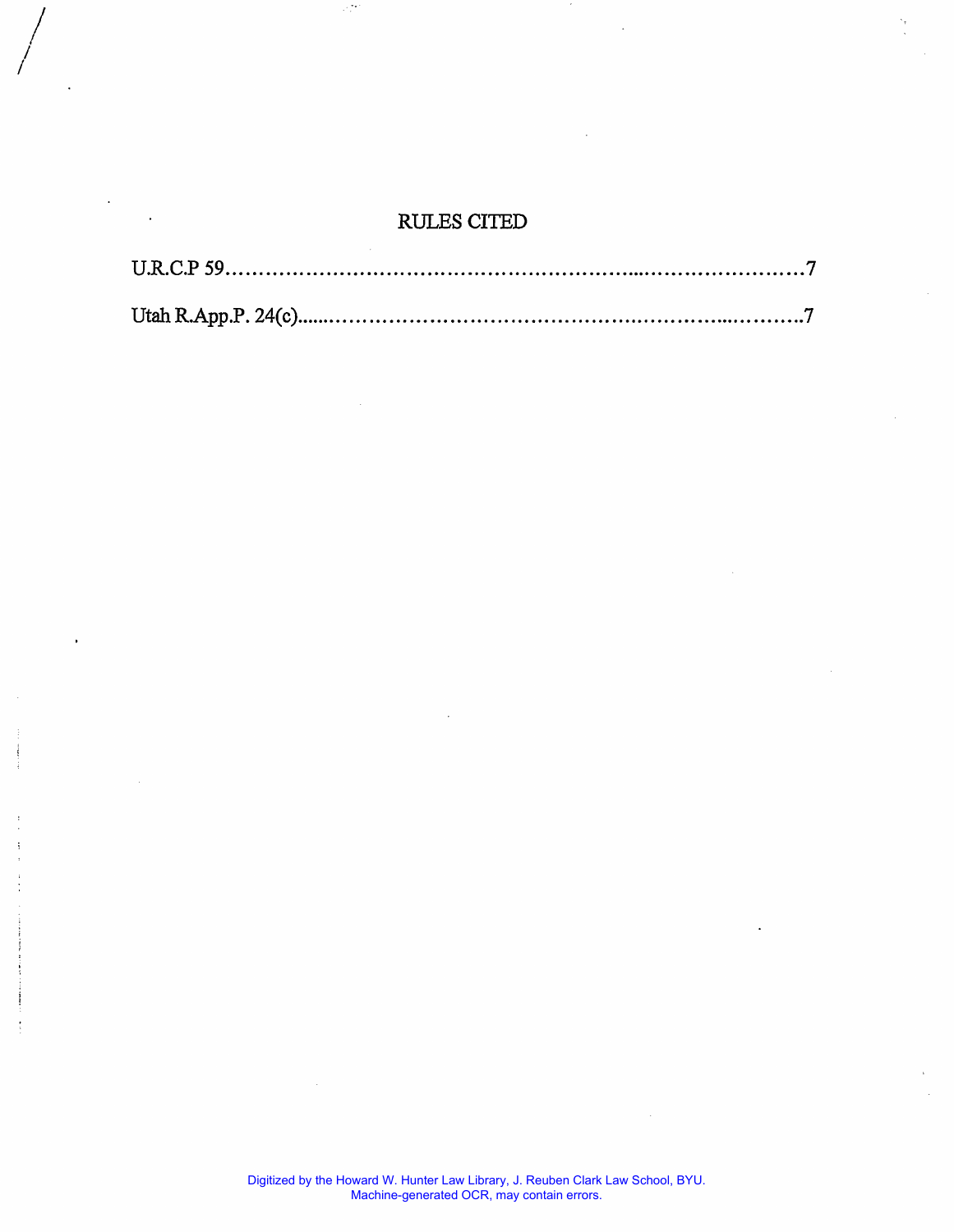#### IN THE UTAH COURT OF APPEALS

#### STATE OF UTAH

---0000000---

| <b>JAMES PRIEUR,</b>      |  |                        |
|---------------------------|--|------------------------|
|                           |  |                        |
| Petitioner and Appellant, |  |                        |
|                           |  | Appeal No. 20180704-CA |
| VS.                       |  |                        |
|                           |  |                        |
| THE ENSIGN GROUP INC.,    |  |                        |
|                           |  |                        |
| Defendant and Appellee.   |  |                        |
|                           |  |                        |

#### ARGUMENT

#### POINT I

## THE COURT'S DECISION TO REFUSE TO RATIFY THE PARTIES STIPULATED-TO AGREEMENT WAS NOT HARMLESS

Appellee argues that the Court's decision to ratify the stipulated agreement was harmless. In support of their argument, Appellee attempts to note that the Court's findings in *Birch* and *Zundel* are inapposite to the case at bar. Appellant disagrees as the nature of a stipulated agreement is contractual in nature and does not vary if the stipulation is on a waiver of lien rights, a property settlement, or, as in the case at bar, an agreement between attorneys.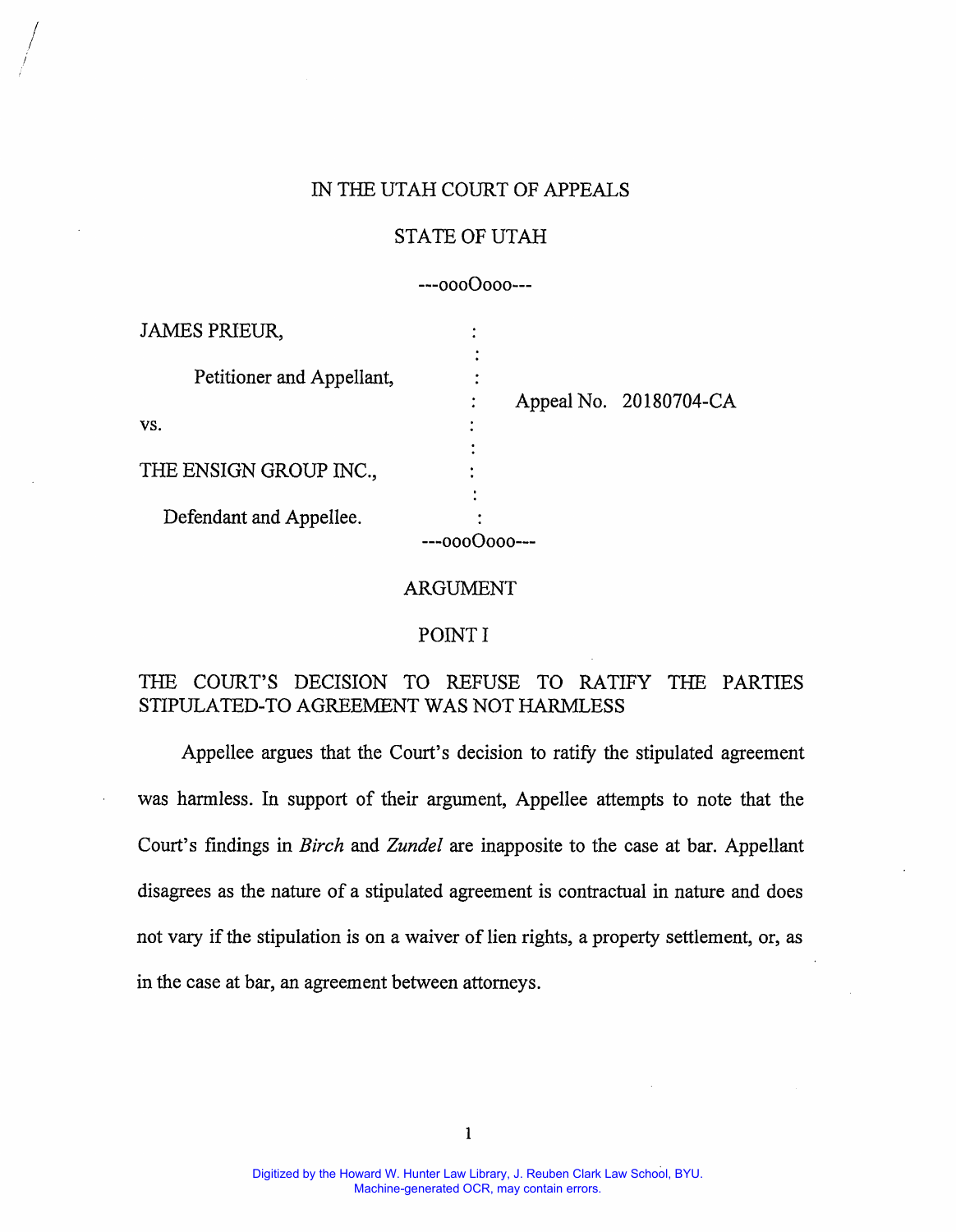It is settled that stipulations are conclusive and binding on the parties, unless good cause is shown for relief. *See Higley v. McDonald,* 685 P.2d 496, 499 (Utah 1984 ). This court "cannot overlook or disregard stipulations which are absolute and unequivocal. Stipulations of attorneys may not be disregarded or set aside at will." *L.P.S. by Lutz v. Lamm,* 708 F.2d 537, 539 (10th Cir.1983). We find that having stipulated to the trial court's actions, the Estate may not now complain about them on appeal. *See Leaver v. Grose,* 610 P.2d 1262, 1264 (Utah 1980).

*DLB Collection Tr. by Helgesen & Waterfall v. Harris,* 893 P.2d 593, 595 (Utah Ct. App. 1995).

In fact, this Court has previously analyzed the nature of stipulated agreements between counsel as it relates to the extension of discovery periods in *Townhomes at Pointe Meadows Owners Ass 'n.* 

In *Townhomes,* as in the case at bar, Plaintiff argues that the district court abused its discretion in denying the Association's motion to extend the discovery deadlines and ordering summary judgment because the Association had a reasonable basis for failing to comply with the deadlines to name expert witnesses—that the defendant's counsel had agreed to an extension of the deadlines. *Townhomes at Pointe Meadows Owners Ass 'n v. Pointe Meadows Townhomes, LLC*, 2014 UT App 52,  $\P$  10, 329 P.3d 815, 818. (Superseded by Rule on other grounds).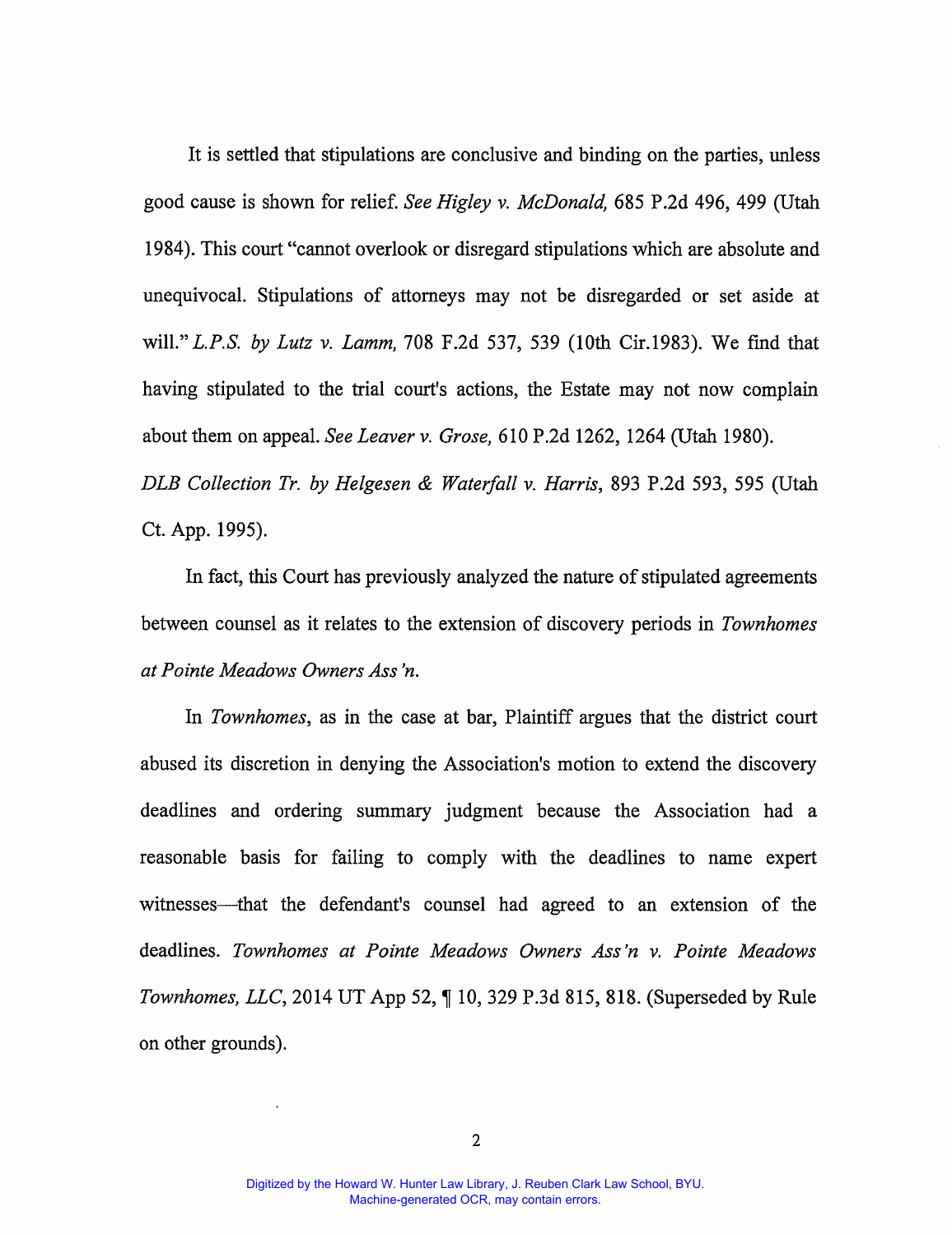The Court ultimately concluded that the District Court did not abuse its discretion, because Plaintiff in that matter had only reached a timely stipulation with one of the named parties, not all of them. "We agree with the district court that it was not reasonable for the Association to rely on the stipulation of only some of the defendants in this complex, multi-party litigation in choosing to let its obligations under the amended case management order lapse." *Id.* 

In the instant case, as noted in Appellant's initial Motion, Appellant repeatedly relied on proposals brought by Appellee's Counsel to postpone discovery in an effort to forego expending costs in discovery. Appellee approached Appelllant and expressed an interest in attempting to mediate this case prior to incurring expert discovery costs. (R. 410-425). The parties scheduled a mediation to take place on July 11, 2016, which was postponed at the request of defense counsel for personal reasons. *See Id.* 

The parties were able to reschedule the mediation to take place on August 25, 2016, with Lew Quigley as the mediator. However, the parties were unable to reach an agreement on the date of the mediation, and Mr. Quigley continued communicating with both parties in an attempt to resolve the matter without further litigation.

Toward the end of 2016, Mr. Quigley informed Appellant's previous counsel, Brandon Kidman, that settlement on this case would be unlikely. *See Id.* Mr. Kidman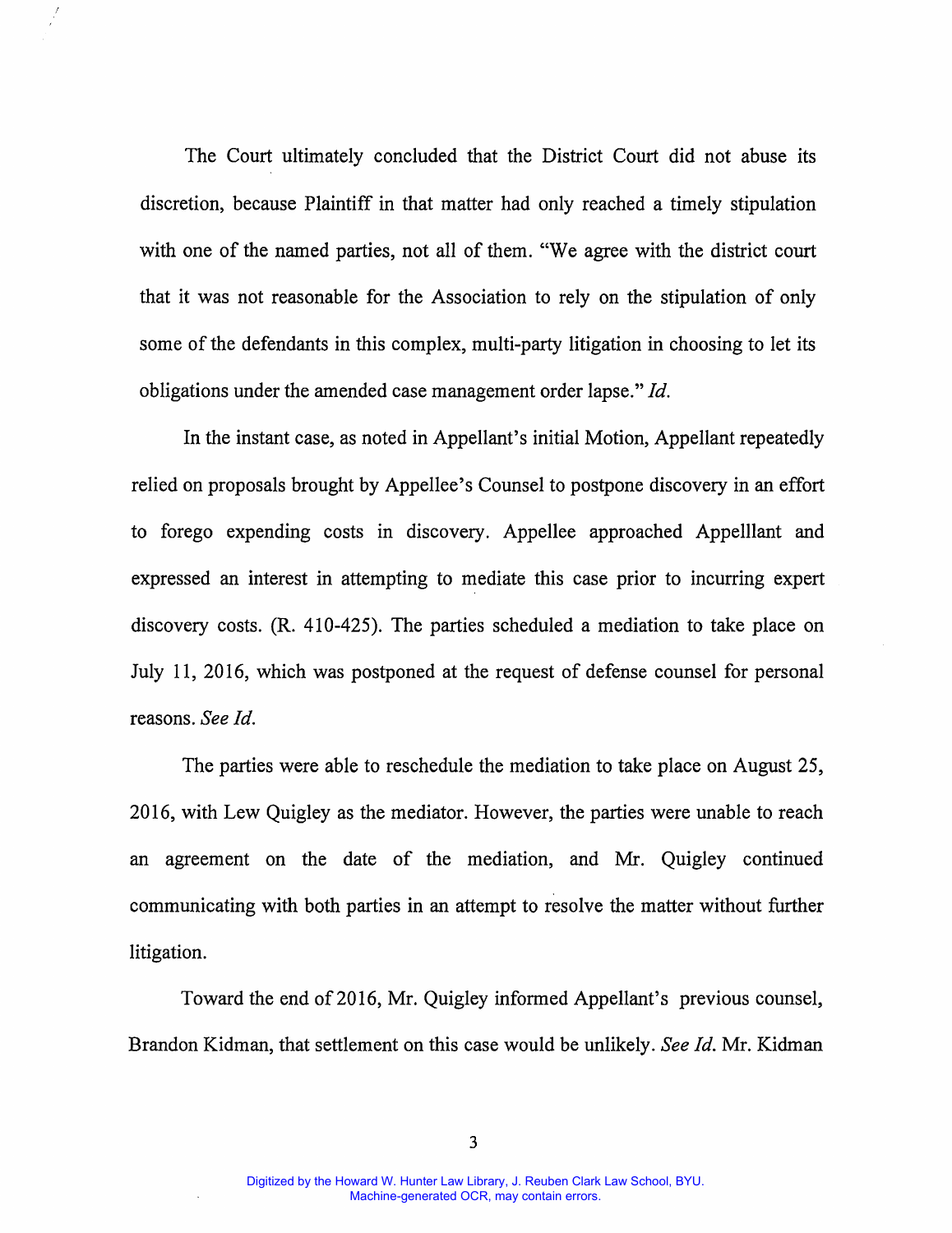then reached out to Defendants' counsel in order to come up with a new discovery plan now that a resolution to the case without proceeding with litigation was unlikely. See Id.

*I I*  I I

> The parties were able to finalize a new Stipulation and submitted a proposed case management order to the Court that would assist in allowing the case to move forward. (R. 120-122). Both parties anticipated that expert discovery would not begin until early 2017. Id. The parties anticipated that Plaintiffs would disclose their experts on February 28, 2017. *Id.*

> Time and time again Appellant relied on the proposals of Appellee to delay litigation in this matter. Then, prior to the agreed upon deadline, Appellee brought its Motion for Summary Judgment.

> The Court's findings in this matter were not harmless. If the agreed upon deadlines had been ratified by the Court, expert disclosures would have been tiely made prior to February 28, 2017. There would have been no basis for the Court's summary judgment order as expert testimony would have been a genuine issue of material fact.

> Appellee has profited based upon Appellant's, perhaps naïve, reliance on their insistence that discovery be postponed. Appellant possibly should have named their expert witnesses in accordance with the Court's scheduling order—but based upon their reliance on the verbal, and later signed, agreements with Counsel, Appellant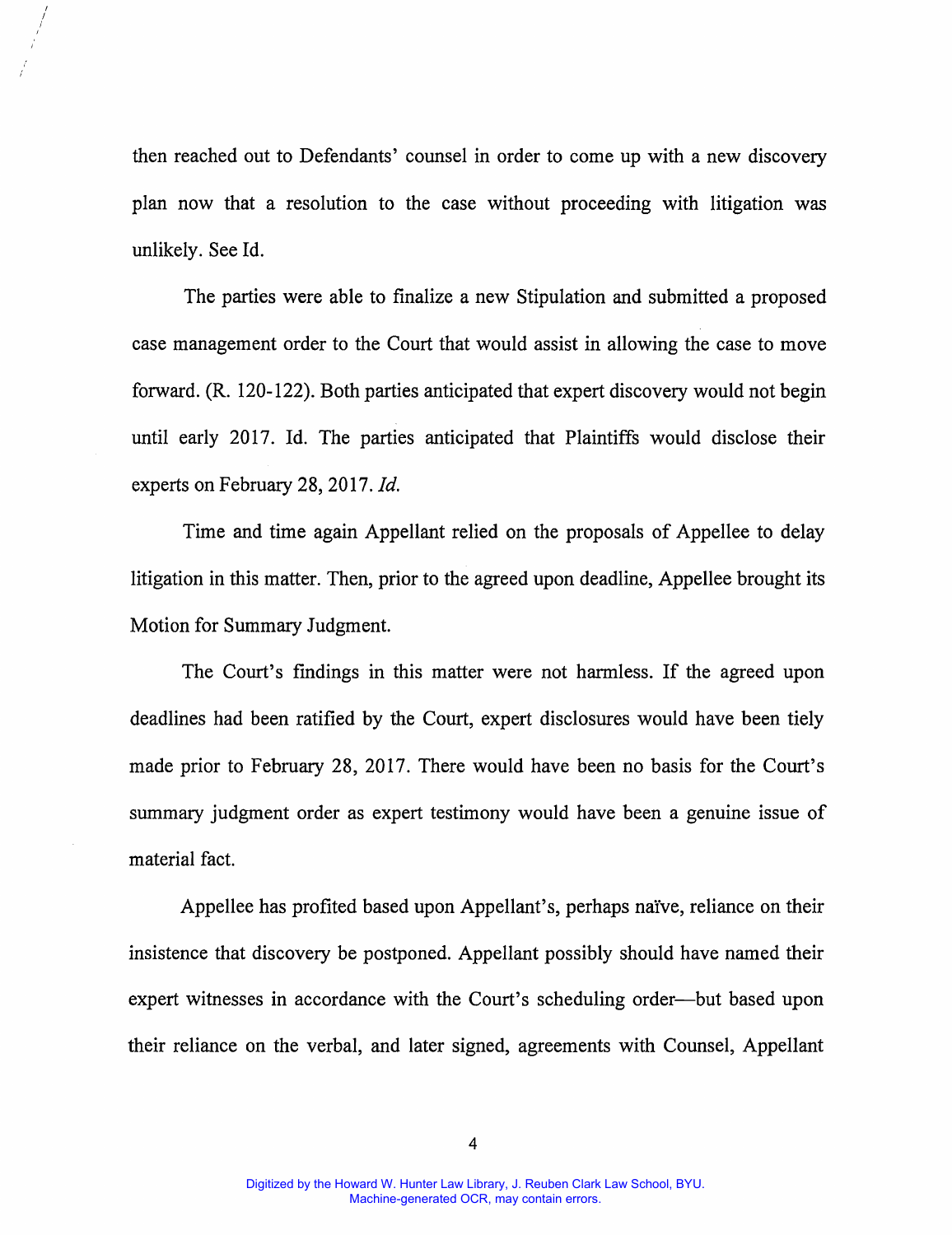understandably relied, to their detriment upon their agreement with Appellee.

The case at bar is distinguishable from this Court's finding in *Townhomes* as there was no failure by Appellant to reach stipulations with all opposing parties. Appellant had multiple agreements in place with the Defendant in the underlying case. As such, the Court abused its discretion in overlooking the reasonable basis for Appellant's failure to timely name expert witnesses.

Appellee's Brief fails to argue against Appellant's argument that the Court's actions were arbitrary and capricious as there was no motion by Appellee to rescind their stipulation:

[A] court has the discretion to set aside a stipulation under certain conditions. **First, the party seeking relief from the stipulation must request it by motion from the trial court.** Second, the motion to repudiate the stipulation must be timely filed. Third, it must show that the stipulation was **"entered into** *inadvertently* **or** *for justifiable cause."* Inadvertence cannot be the basis for repudiation when the mistake was "due to failure to exercise due diligence, [or if it could] have been avoided by the exercise of ordinary care." We have also noted that "[i]t is unlikely that a stipulation signed by counsel and filed with the court was entered into inadvertently." Fourth, the lower court must state its basis for relieving the parties of the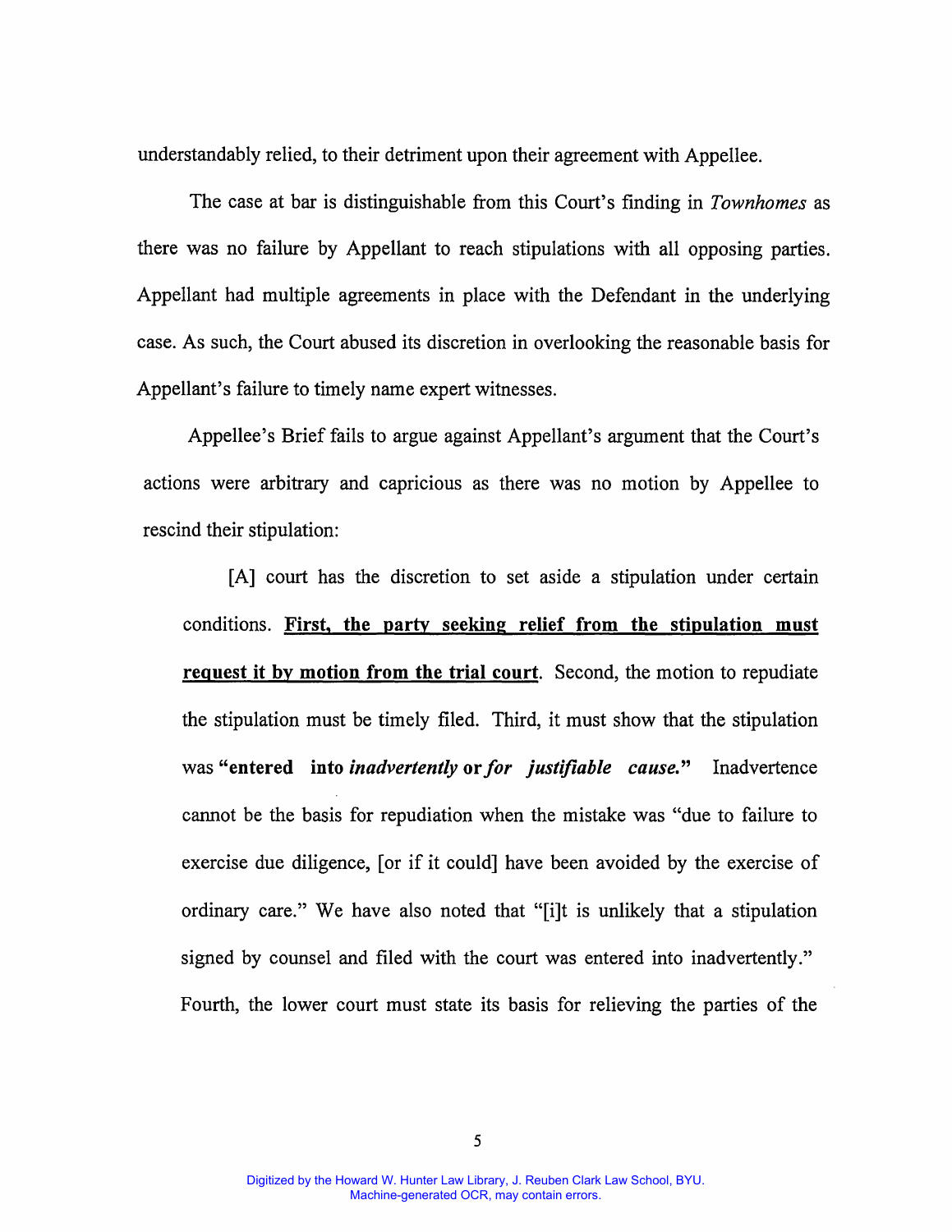stipulation. ("In the absence of any *articulated* 'justifiable cause,' we must reverse the withdrawal of the stipulation." *Yeargin, Inc. v. Auditing Div. of Utah State Tax Comm'n,* 2001 UT 11, ¶ 21, 20 P.3d 287, 293 (Internal Citations Omitted) (Emphasis Added).

The Court's decision to terminate discovery in the matter was unwarranted as the parties were of one accord as to the need for further discovery. Based upon this unanimity of purpose of the parties and the lack of any need for judicial determination by the Court, the Court should have allowed the parties' stipulatedto agreement to stand and their failure to ratify the agreement between the parties was an abuse of discretion.

#### POINT II

## APPELLANT PROPERLY PRESERVED ARGUMENTS AS TO SUMMARY JUDGMENT AND NEW TRIAL

Approximately half of Appellee's Brief is devoted to arguing that Appellant's failed to timely preserve for appeal arguments against the Trial Court's Order of Summary Judgment and Order for New Trial. This argument is defeated by reference to the record.

As a preliminary note, Appellant apologizes for not addressing this issue in its initial brief. As will be noted below, it was clear that these arguments were preserved. However, Appellant asks the Court to entertain Appellant's argument on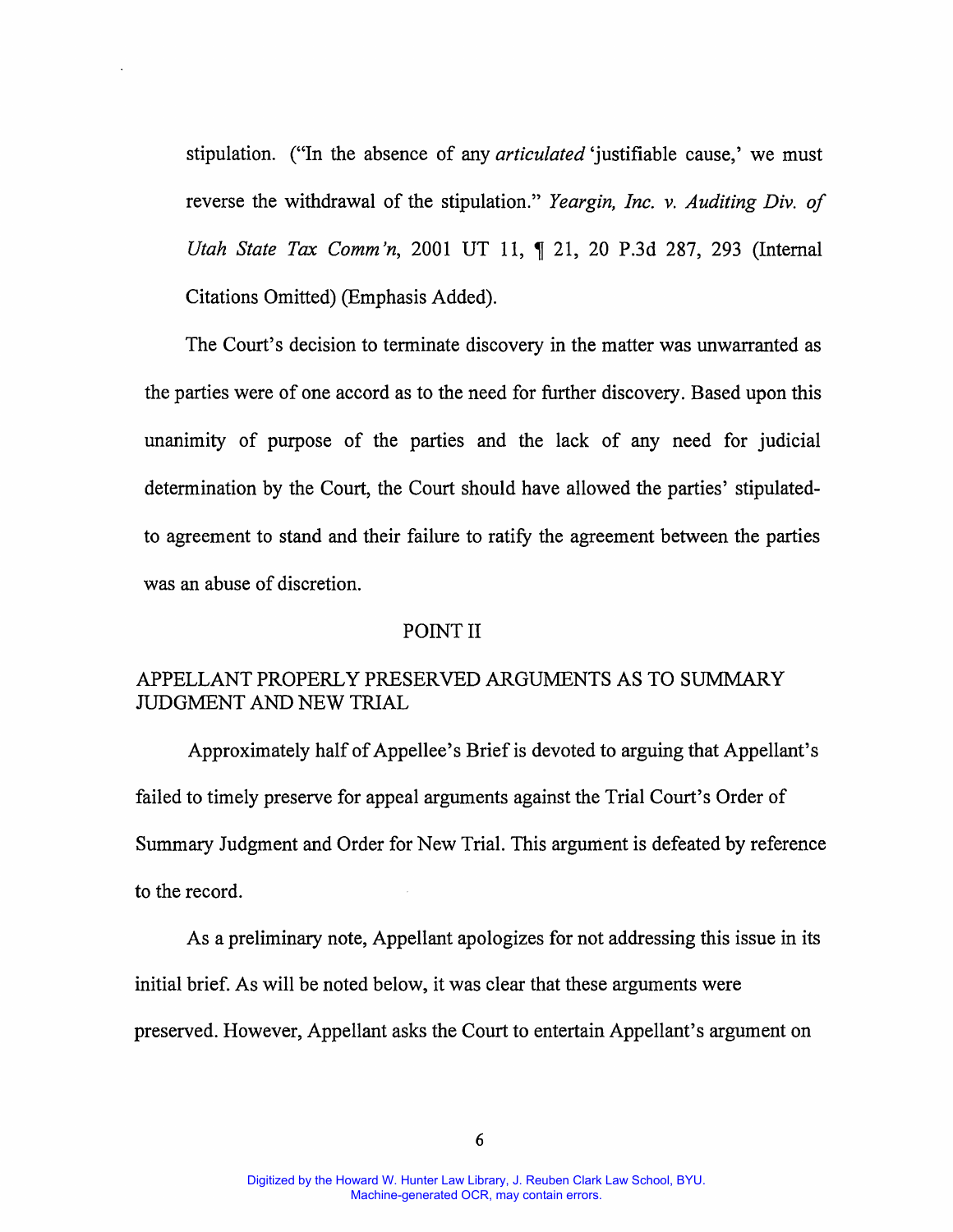this matter as it was only raised in Appellee's brief. As the Court has noted:

[F] aimess to the respondent is not a concern if it is the respondent who first raises an issue in the opposing brief. In fact, our appellate rules expressly direct an appellant to "answer[ ] any new matter set forth in the opposing brief." Utah R.App.P. 24(c). Therefore, if an appellant responds in the reply brief to a new issue raised by the appellee in its opposing brief, the issue is not waived. This is also generally the rule with other courts that have considered this issue.

*Brown v. Glover, 2000 UT 89, 124, 16 P.3d 540, 545.* 

Appellee made a similar argument before the trial Court, arguing that Appellant had not brought its Motion for a New Trial in a timely manner after the Court's order of Summary Judgment. In its July 26, 2018 Order, the Court noted that Appellant's Motion for New Trial was submitted in a timely manner:

> Defendants argue Plaintiffs' motion is untimely because it was not filed within 28 days following the Court's ruling which granted summary judgement against Plaintiffs. Case law does not support Defendants' position on this issue.

> A Rule 59 motion is timely if it is filed within 28 days of the entry of judgment. Rule 58A identifies when a judgement is filed. Rule 54 defines what a judgment is. The Court granted Defendants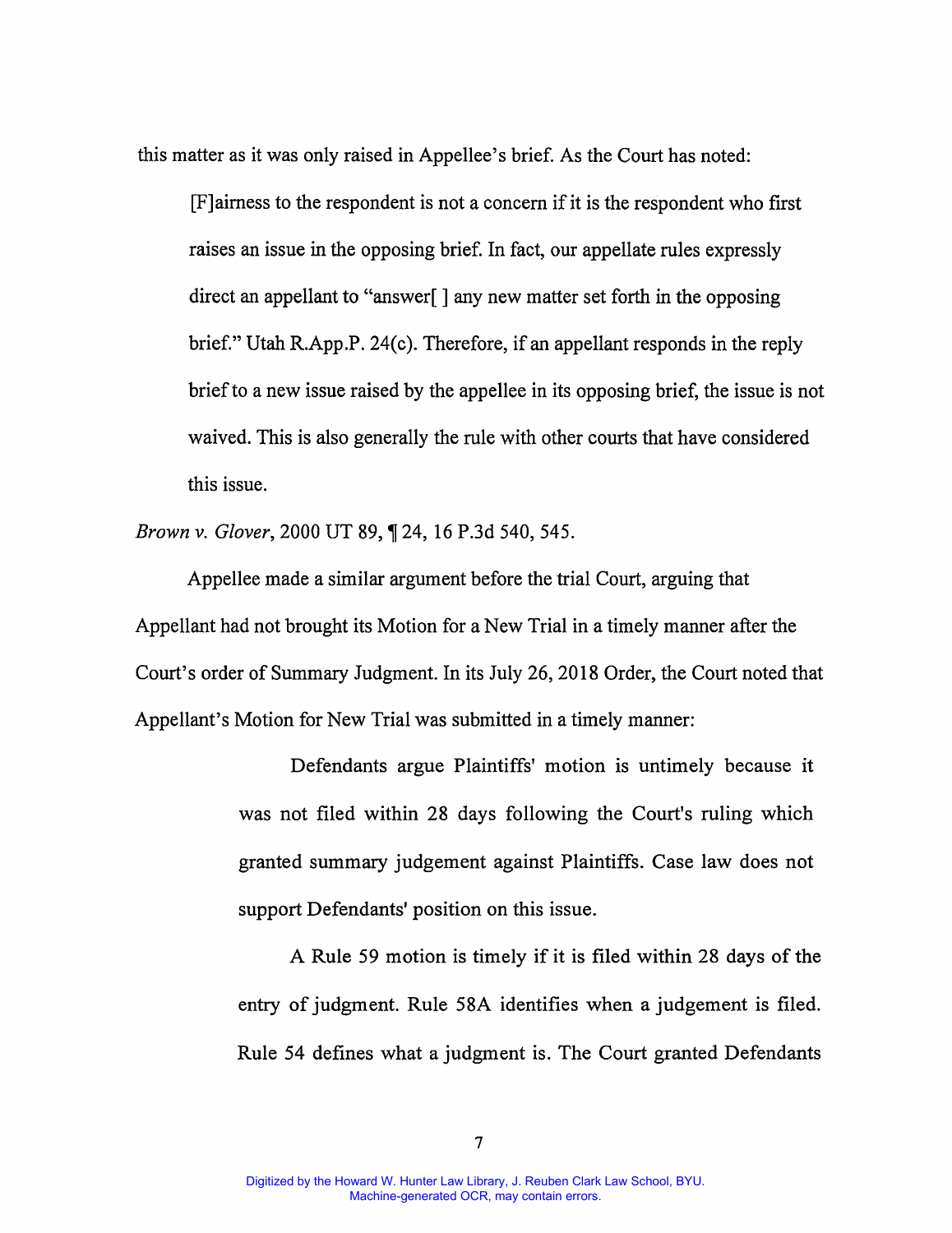motion for summary judgement on April 12, 2017. That ruling dismissed all of Plaintiffs' claims against all served defendants. However, the ruling did not resolve all claims against all defendants as required by Rule 54. There remained one unserved defendant potentially subject to Plaintiffs' claims.

In *York v. Performance Auto, Inc.,* 2011 UT App 257, ,12, 264 P.3d 212, the Appellate Court ruled:

Under *Hunter,* the order of May 28, 2009, dismissing [a named and served party] as a defendant in this case is not a final order. By dismissing the only served co-defendant, the trial court did not dispose of the case but converted it into an action against the remaining unserved defendants. It may well be that service on the unserved defendants is now impracticable or legally foreclosed. Nevertheless, until the trial court enters an order concluding the litigation as to all litigants, including unserved defendants, York has no final order from which to appeal.

As in *York,* in the present case, Defendants' motion for summary judgment did not result in a judgment or final order, only the dismissal of the served parties. When Plaintiffs' claims against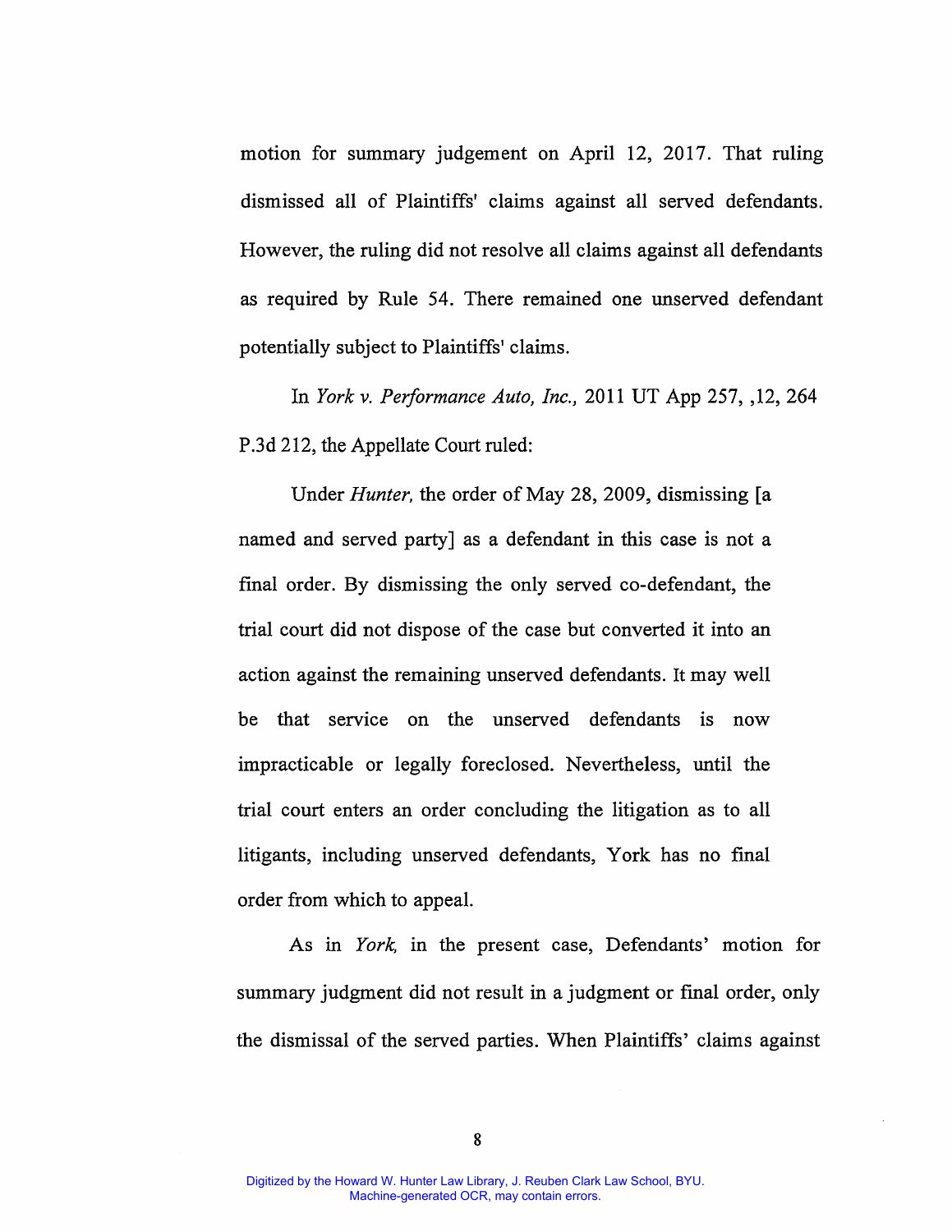the remaining party were dismissed on March 30, 2018, all issues against all parties were resolved, and the time for filing post judgment motions and/or appeals began to run. Plaintiffs filed their motion for a new trial on April 27, 2018, the 28th day following the order. Plaintiffs' motion is timely.

The Trial Court correctly noted that Plaintiffs' Motion for New Trial based upon the Summary Judgment deficiencies presently before the Appellate Court was not required until all parties had been disposed of in the trial court. Based upon binding case law in *York,* Plaintiff appropriately preserved its rights to appeal the Court's Summary Judgment Order and Refusal to Grant a New Trial, as those issues were not ripe for Appeal until March 30, 2018.

Therefore, Appellant notes that it appropriately and timely preserved its right to appeal this matter by virtue of their Motion for New Trial on April 27, 2018. As such, the Court is warranted in making a finding on the merits.

#### **CONCLUSION**

This case is before this Court on review of the order of Summary Judgment granted against Appellant by the Court under Rule 56(a). Petitioner and Appellee had a fully executed stipulation which the Court chose not to ratify. There is no compelling reason to refuse ratification of the parties' stipulation. As such, the Court's order of summary judgment should be reversed, and the matter should be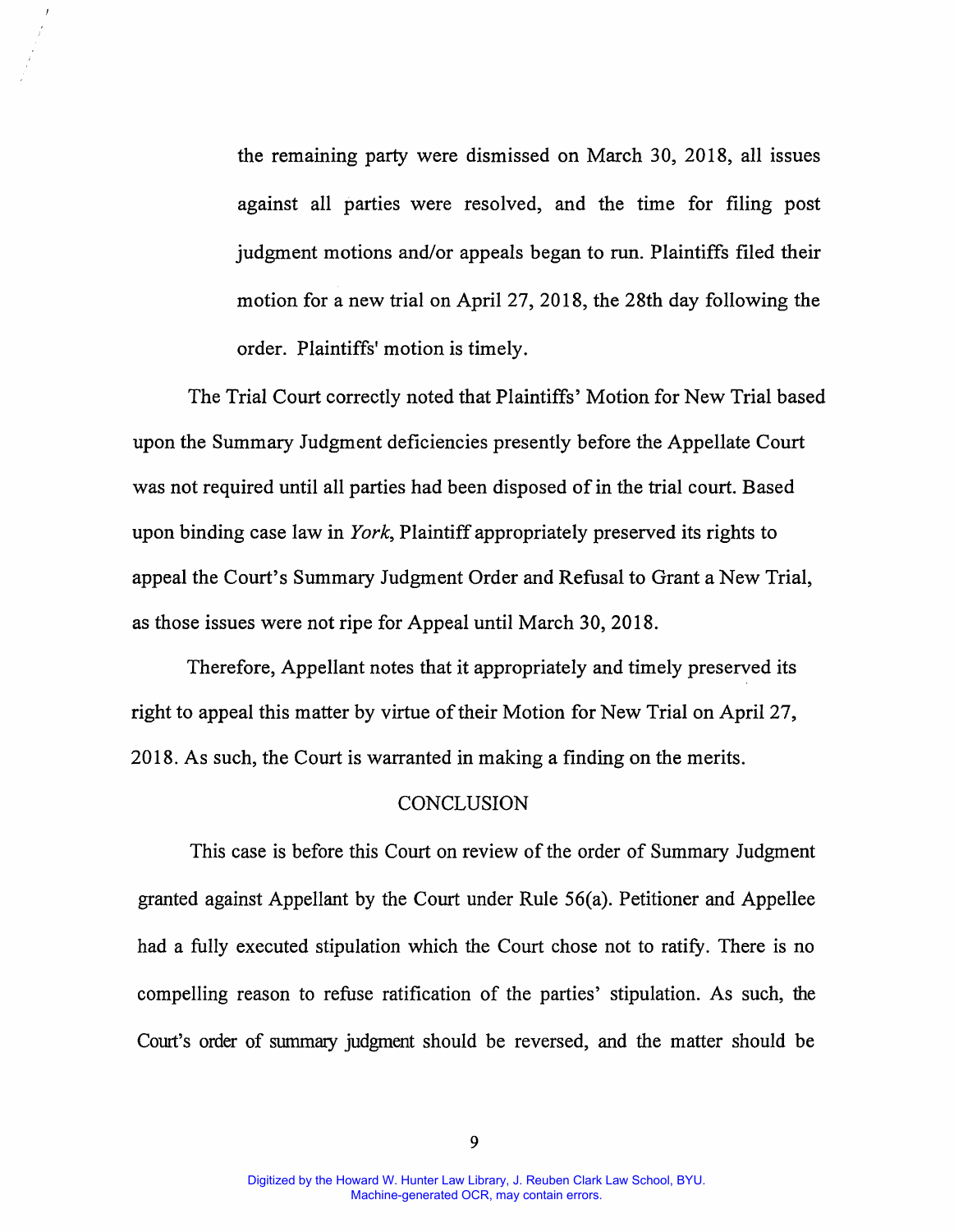remanded to the District Court for an evidentiary hearing.

DATED this 20th day of March, 2019.

 $\ddot{i}$ 

j

BIGHORN LAW.

Allen M. Young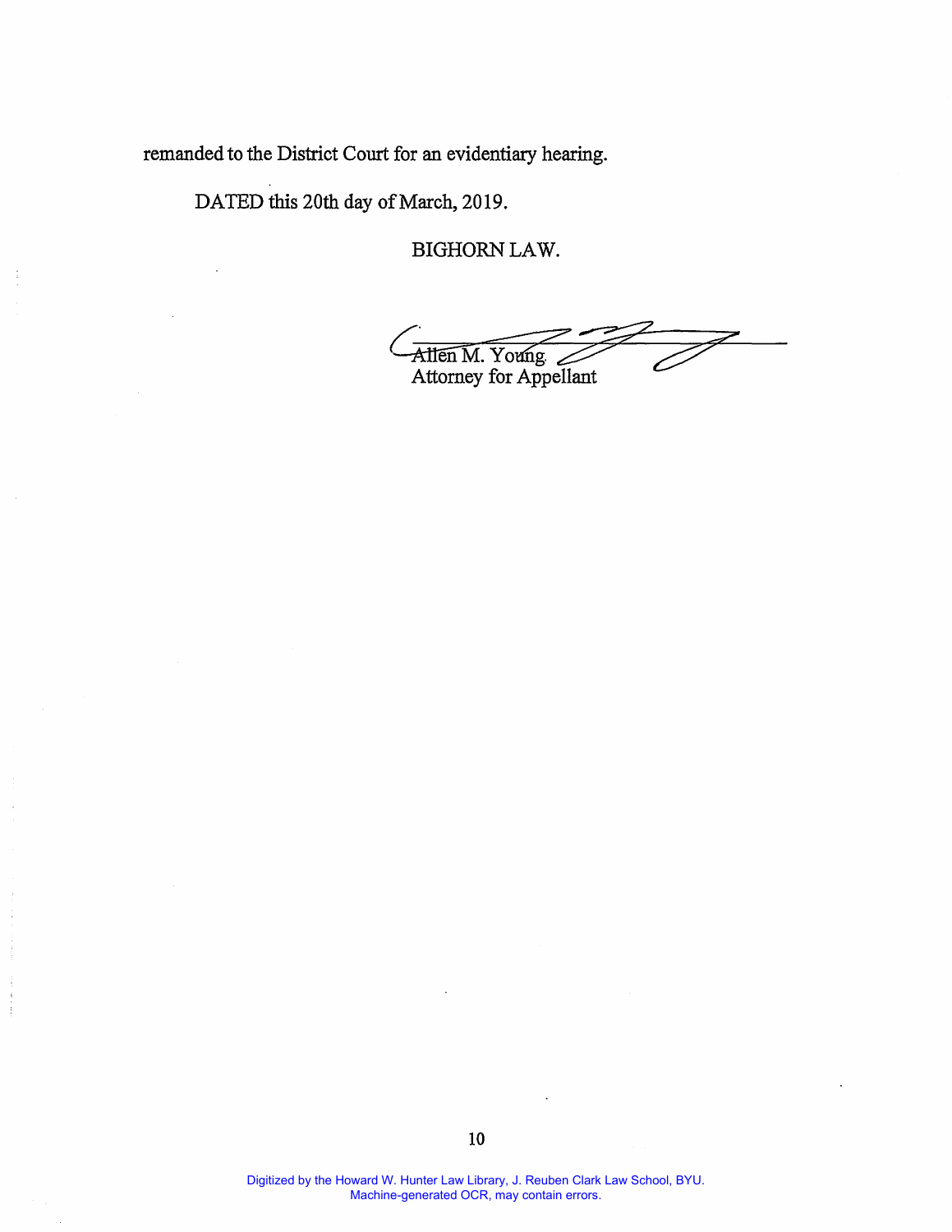#### **CERTIFICATE OF SERVICE**

I hereby certify that on this 20th day of March, 2019, Appellant served a true and correct copy of the foregoing **APPELLANT'S REPLY BRIEF** upon the parties listed below via email.

> Stephen T. Hester Kimberley L. Hansen COHNE KINGHORN 111 East Broadway, 11th Floor Salt Lake City, Utah 84111 Phone: 801-363-4300 shester@cohnekinghom.com **khansen@cohnekinghom.com**